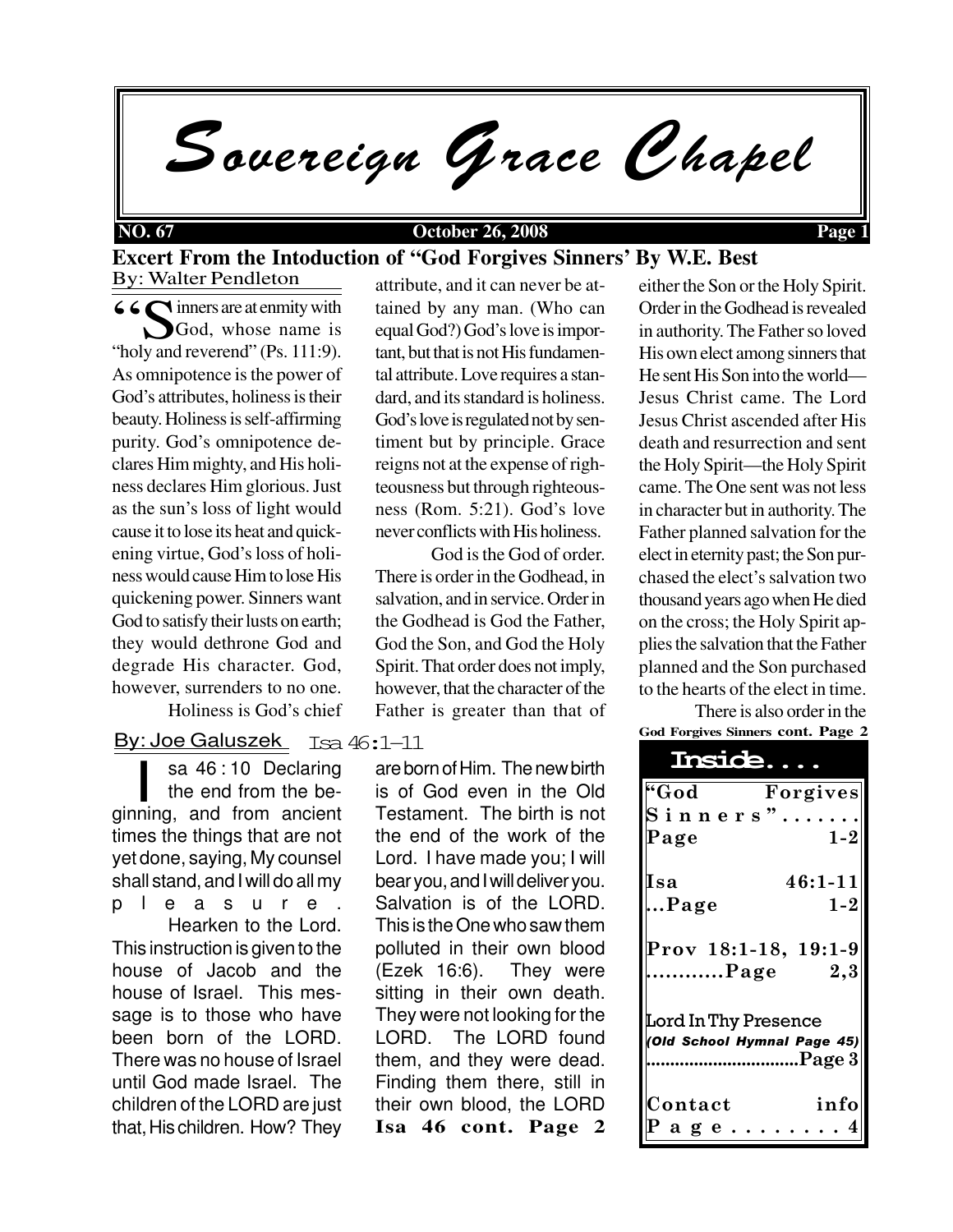### **NO. 67 October 26, 2008 Page 2**

## **God Forgives Sinners(cont.)**

applicatiom of salvation to the elect: first comes regeneration, then conversion. Regeneration, which comes from God alone, occurs when the Holy Spirit enters the heart of an individual sinner and gives him a desire for spiritual things. Regeneration is identical in every individual; conversion experiences, however, vary.

There is order also in the true conversion experience of a man who has been regenerated. His mind, emotions, and will are affected. His regeneration by the Spirit of God gives him a disposition for the things of God. When such a person hears the gospel proclaimed, his mind is set in motion. He hears and understands. In this way, the intellectual part of man is engaged in a true conversion experience. His God-imparted, inward disposition enables him to recognize truth when he hears it (John 10:4, 5), and he responds to that truth.

# **........Isa 46 (cont)**

said unto them live. They lived. God has promised deliverance to His people. No matter how old or infirm, Christ will deliver His people which the Father gave to Him. The salvation of God is complete salvation. The word of the Lord stands secure, to His people and to His enemies. He is the Just God and The Savior. The Lord Jesus Christ is God and there is none else. How do we know He will not change His mind? How do we know that He will

deliver? From the beginning, He has declared the end. He has sworn, by Himself; the word went out from His mouth in righteousness and will not return. The LORD has already declared the end. He knows how this life that we live is to turn out. There are those who say that God determined the end but not how we get there. That is foolishness, for there is no control of the end without control of the middle. "A man's heart deviseth his way: but the LORD directeth his steps" (Prov 16:9). "The lot is cast into the lap; but the whole disposing thereof is of the LORD" (Prov 16:33). "The preparations of the heart in man, and the answer of the tongue, is from the LORD" (Prov 16:1). This does not sound like the God of all glory has taken a 'hands-off approach'. He has given birth to His people and will deliver them. He saves and keeps them by His power. All things work together for good for these that love the Lord Jesus Christ. He has the power. He is power. He is LORD.

### Proverbs 18: 1-18, 19 1-9

- 1 Through desire a man, having separated himself, seeketh *and* intermeddleth with all wisdom.
- 2 A fool hath no delight in understanding, but that his heart may discover itself.
- 3 When the wicked

 cometh, *then* cometh also contempt, and with ignominy reproach.

- 4 The words of a man's mouth *are as* deep waters, *and* the wellspring of wisdom *as* a flowing brook.
- 5 *It is* not good to accept the person of the wicked, to overthrow the righteous in judgment.
- 6 A fool's lips enter into contention, and his mouth calleth for strokes.
- 7 A fool's mouth *is* his destruction, and his lips *are* the snare of his soul.
- 8 The words of a talebearer *are* as wounds, and they go down into the innermost parts of the belly.
- 9 He also that is slothful in his work is brother to him that is a great waster.
- 10 The name of the LORD *is* a strong tower: the righteous runneth into it, and is safe.
- 11 The rich man's wealth *is* his strong city, and as an high wall in his own conceit.
- 12 Before destruction the heart of man is haughty, and before honour *is* humility.
- 13 He that answereth a matter before he heareth *it*, it *is* folly and shame unto him.
- 14 The spirit of a man will sustain his infirmity; but a wounded spirit
- Prov Cont. Page 3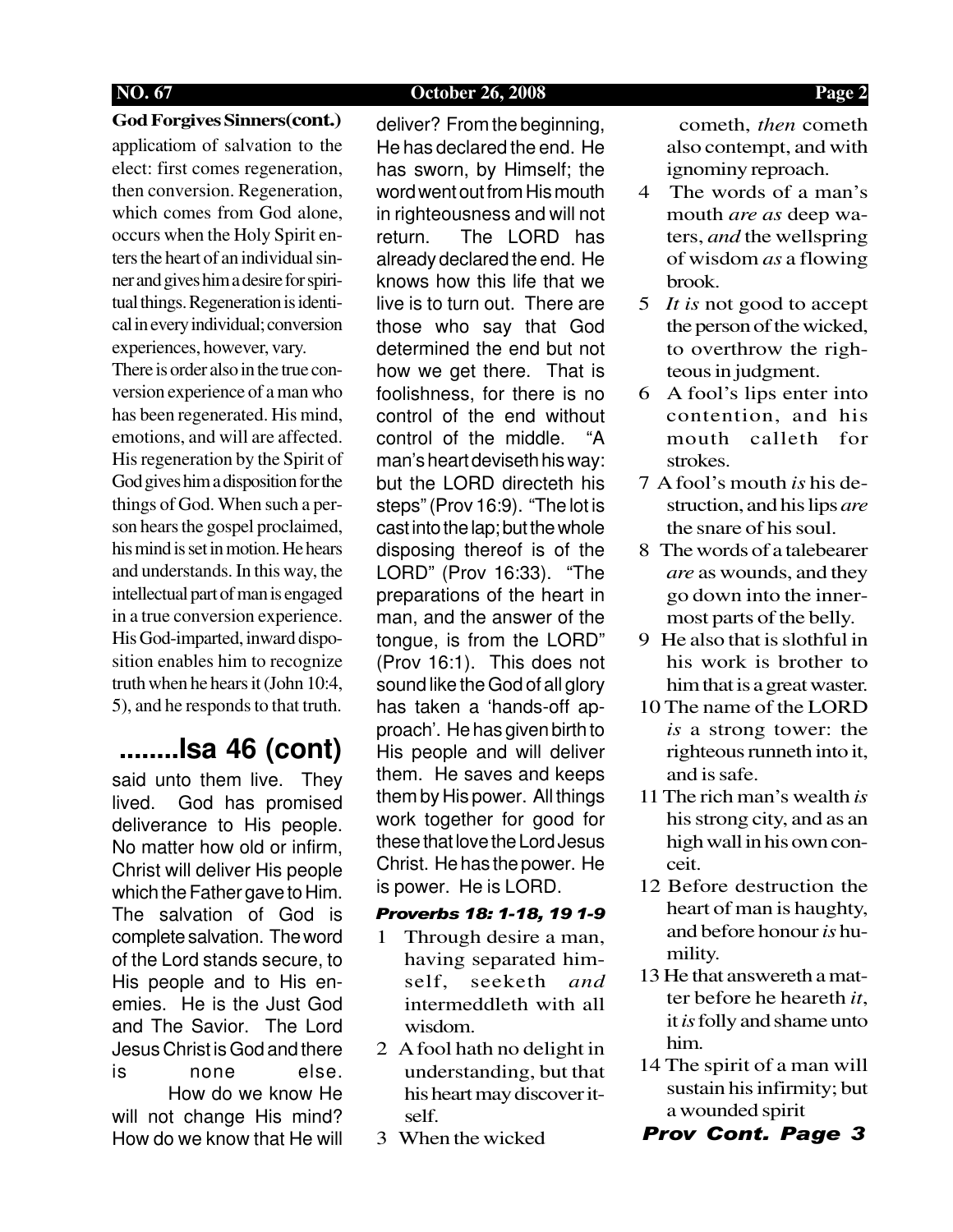### **NO. 67 October 26, 2008 Page 3**

...............Prov (cont) who can bear?

- 15 The heart of the prudent getteth knowledge; and the ear of the wise seeketh knowledge.
- 16 A man's gift maketh room for him, and bringeth him before great men.
- 17 *He that is* first in his own cause *seemeth* just; but his neighbour cometh and searcheth him.
- 18 The lot causeth contentions to cease, and parteth between the mighty.
- 19 A brother offended *is harder to be won* than a strong city: and *their* contentions *are* like the bars of a castle.
- 20 A man's belly shall be satisfied with the fruit of his mouth; *and* with the increase of his lips shall he be filled.
- 21 Death and life *are* in the power of the tongue: and they that love it shall eat the fruit thereof.
- 22 *Whoso* findeth a wife findeth a good *thing*, and obtaineth favour of the LORD.
- 23 The poor useth intreaties; but the rich answereth roughly.
- 24 A man *that hath* friends must shew himself friendly: and there is a friend *that* sticketh closer than a brother.
- 1 Better *is* the poor that walketh in his integrity, than *he that is* perverse in his lips, and is a fool.

2 Also, *that* the soul *be* without knowledge, *it is* not good; and he that hasteth with *his* feet sinneth.

- 3 The foolishness of man perverteth his way: and his heart fretteth against the LORD.
- 4 Wealth maketh many friends; but the poor is separated from his neighbour.
- 5 A false witness shall not be unpunished, and *he that* speaketh lies shall not escape.
- 6 Many will intreat the favour of the prince: and every man *is* a friend to him that giveth gifts.
- 7 All the brethren of the poor do hate him: how much more do his friends go far from him? he pursueth *them with* words, *yet* they *are* wanting *to him*.
- 8 He that getteth wisdom loveth his own soul: he that keepeth understanding shall find good.
- 9 A false witness shall not be unpunished, and *he that* speaketh lies shall perish.

Lord In Thy Presence Page 45 Old School Hymnal

V1. Lord, in feeble aim, Thy presence That all we here meet: May we do, May gloin Thee be rify Thy found! O

make the place divinely sweet, And let Thy grace abound.

V2. With harmony Thy servants bless That we may own to Thee How good, how sweet, how pleasant 'tis When brethren all a-gree

V3. May Zion's good be kept in view, And bless our we undertake to name.